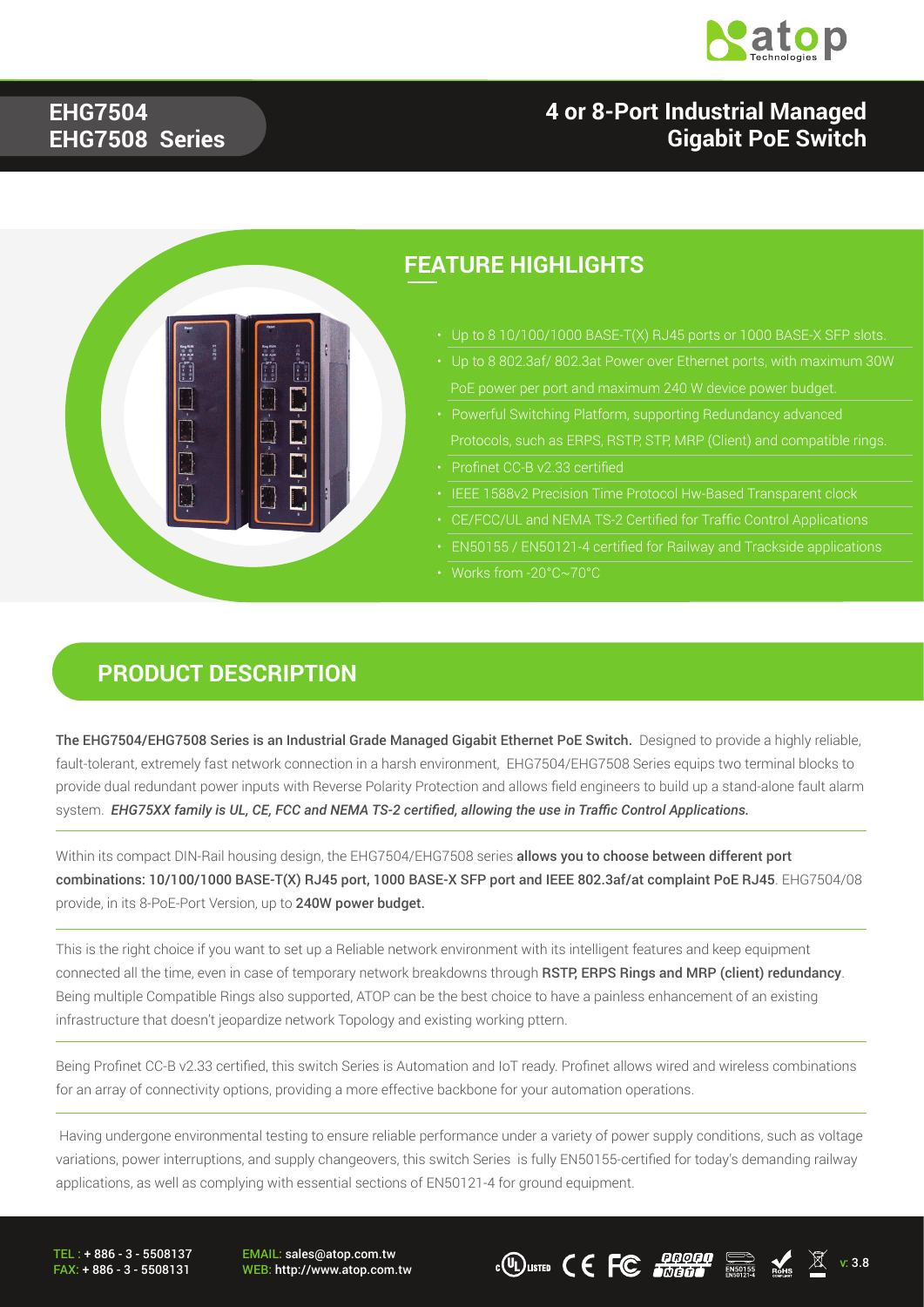

### **SPECIFICATIONS**

| <b>Technical Specifications</b>                                                                                                                                                                          |                                                                                                                                                                                                                                                                                                                                                                                                                                                                                                                                                                                                                                                                                                     |                                                                                                      |
|----------------------------------------------------------------------------------------------------------------------------------------------------------------------------------------------------------|-----------------------------------------------------------------------------------------------------------------------------------------------------------------------------------------------------------------------------------------------------------------------------------------------------------------------------------------------------------------------------------------------------------------------------------------------------------------------------------------------------------------------------------------------------------------------------------------------------------------------------------------------------------------------------------------------------|------------------------------------------------------------------------------------------------------|
| Model Name                                                                                                                                                                                               | EHG7504 / EHG7508                                                                                                                                                                                                                                                                                                                                                                                                                                                                                                                                                                                                                                                                                   |                                                                                                      |
| <b>Switch Properties</b>                                                                                                                                                                                 |                                                                                                                                                                                                                                                                                                                                                                                                                                                                                                                                                                                                                                                                                                     |                                                                                                      |
| <b>Priority Queues</b><br><b>VLAN Table</b><br>MAC-Based VLAN<br>VLAN ID Range<br>Trunk Group<br>Static IGMP Groups<br><b>Dynamic IGMP Groups</b><br>MAC Table Size<br>Packet Buffer Size<br>Jumbo Frame | 8<br>4096<br>512<br>VID 1 to 4094<br>$\overline{4}$<br>128<br>256<br>16K<br>1.5 MB<br>9216 Byte                                                                                                                                                                                                                                                                                                                                                                                                                                                                                                                                                                                                     |                                                                                                      |
| <b>Ethernet</b>                                                                                                                                                                                          |                                                                                                                                                                                                                                                                                                                                                                                                                                                                                                                                                                                                                                                                                                     |                                                                                                      |
| Standards                                                                                                                                                                                                | IEEE 802.3af / 802.3at for Power-over-Ethernet<br>IEEE 802.3/802.3u for 10BASE-T/100BASE-T(X)<br>IEEE 802.3ab for 1000BASE-T<br>IEEE 802.3z for 1000BASE-X<br>IEEE 802.3x for Flow Control<br>IEEE 802.1d-2004 for Spanning Tree Protocol<br>IEEE 802.1w for Rapid Spanning Tree Protocol<br>IEEE 802.1s for Multiple Spanning Tree Protocol<br>IEEE 802.1q/p for VLAN Tagging and Class of Service<br>IEEE 8021x for Authentication<br>IEEE 802.3ad for Port Trunk with LACP<br>IEEE 802.3az for Energy Efficient Ethernet                                                                                                                                                                         |                                                                                                      |
| Protocols                                                                                                                                                                                                | IPv4, IPv6, IGMPv1/v2/v3, IGMP Snooping, GARP, GMRP, GVRP, SNMPv1/v2c/v3,<br>SNMP Inform, ICMP, Telnet, SSH, Client/IP-port-mapping, BootP, TFTP, SMTP, SMTP<br>(Gmail), RMON, HTTP, HTTPS, Syslog, MRP (Client), LLDP, 802.1x, EAP, RADIUS, TA-<br>CACS+, Mirror port, QoS, ACL, ITU-T G.8032 ERPS Ring, STP, RSTP, MSTP, Compatible<br>Ring/Chain, U-Ring, NTP Server/Client, Serial Console, Modbus/TCP, IEEE 1588 PTP<br>V1/V2,UDLD, Security, PoE, Trunk, LACP, MLD, 802.1Q VLAN, Port-Based VLAN, MAC-<br>Based VLAN, IP-Subnet-Based VLAN, Protocol-Based VLAN, QinQ, 802.1x, ARP spoof<br>Prevention, DHCP snooping, IP source Guard, Dynamic ARP Inspection, Profinet,<br>DHCP relay Agent |                                                                                                      |
|                                                                                                                                                                                                          | Network Synchronization                                                                                                                                                                                                                                                                                                                                                                                                                                                                                                                                                                                                                                                                             | NTP Server/Client, SNTP                                                                              |
| Time Synchronization                                                                                                                                                                                     | <b>Precision Network</b><br>Synchronization                                                                                                                                                                                                                                                                                                                                                                                                                                                                                                                                                                                                                                                         | IEEE1588v1 OC/BC (Software)<br>IEEE1588v2 TC (Hardware) - ns accuracy<br>IEEE1588v2 OC/BC (Software) |
| <b>Automation Profiles</b>                                                                                                                                                                               | Profinet v2.33 CC-B certified<br>Modbus/TCP device status registers provided                                                                                                                                                                                                                                                                                                                                                                                                                                                                                                                                                                                                                        |                                                                                                      |
| <b>SNMP MIB</b>                                                                                                                                                                                          | MIB II, IF-MIB, SNMPv2 MIB, BRIDGE-MIB, RMON MIB Group 1,2,3,9, RFC<br>RFC 1157, RFC 1213, RFC 1215, RFC 1493, RFC 1643, RFC 1757, RFC 2011, RFC<br>2012, RFC 2013, RFC 2233, RFC 2571, RFC 2742, RFC 2819, RFC 2863, RFC 3411,<br>RFC 3412, RFC 3413, RFC 3414, RFC 3415,                                                                                                                                                                                                                                                                                                                                                                                                                          |                                                                                                      |
| <b>Power</b>                                                                                                                                                                                             |                                                                                                                                                                                                                                                                                                                                                                                                                                                                                                                                                                                                                                                                                                     |                                                                                                      |
| Input Voltage                                                                                                                                                                                            | 9-57 VDC for Non-PoE models<br>45-57 VDC for 802.3af mode<br>51-57 VDC for 802.3at mode                                                                                                                                                                                                                                                                                                                                                                                                                                                                                                                                                                                                             |                                                                                                      |

TEL : + 886 - 3 - 5508137 FAX: + 886 - 3 - 5508131

EMAIL: sales@atop.com.tw<br>WEB: http://www.atop.com.tw

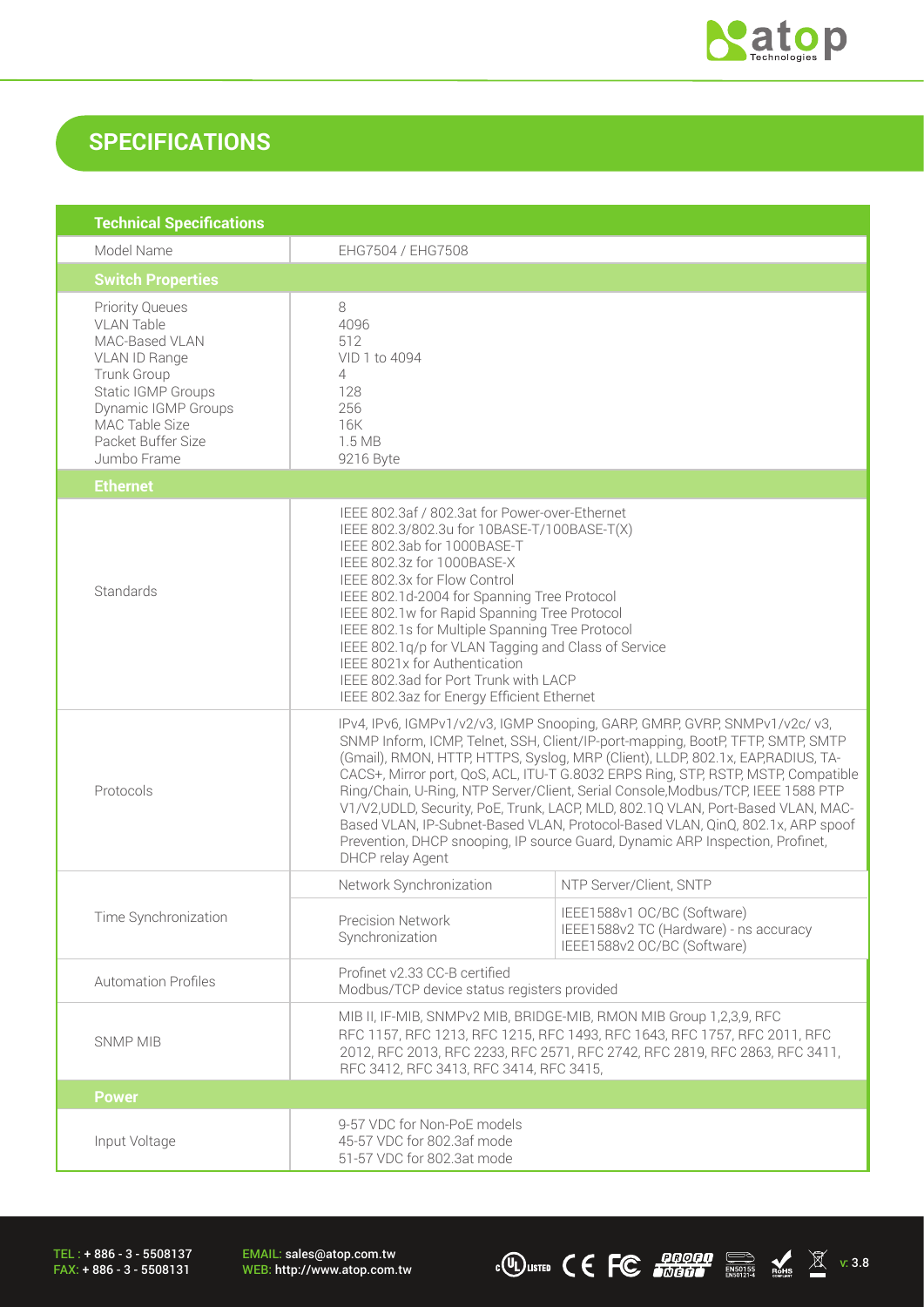

| Input Current (System)                                                                                                | Max. 1.4A @ 9VDC (without PoE)<br>Max. 2.9A @ 45VDC (Support up to 8 ports at 15.4W per PoE port)<br>Max. 5.0A @ 51VDC (Support up to 8 ports at 30W per PoE port)                                                                                                                                                      |
|-----------------------------------------------------------------------------------------------------------------------|-------------------------------------------------------------------------------------------------------------------------------------------------------------------------------------------------------------------------------------------------------------------------------------------------------------------------|
| Power Consumption (System)                                                                                            | Max 12.6 W @9 VDC (without PoE)<br>Max 130.5 W @45VDC (802.3af, with 15.4W PoE per port for 8 ports)<br>Max 255 W @51VDC (802.3at, with 30W PoE per port for 8 ports)                                                                                                                                                   |
| Connector<br><b>Reverse Polarity Protection</b>                                                                       | 5-Pin 5.08mm Lockable Terminal Block<br>Yes                                                                                                                                                                                                                                                                             |
| <b>Interfaces</b>                                                                                                     |                                                                                                                                                                                                                                                                                                                         |
| RJ45 Ports<br>Fiber Optics Ports<br><b>LED</b> Indicators<br>Console<br>Relay Output<br>DIP Switches<br><b>Button</b> | Up to 8 10/100/1000BASE-T(X) auto negotiation speed<br>Up to 4 1000BASE-X SFP slot<br>PWR1, PWR2, Alarm, Run, Ring, Ring Master, RJ-45 Link/Speed, SFP Link, PoE<br>RS232 (RJ45 connector)<br>2 relay outputs with current carrying capacity of 1A @ 24 VDC<br>Ring Control and Profinet Setting<br><b>Reset Button</b> |
| <b>Physical Characteristics</b>                                                                                       |                                                                                                                                                                                                                                                                                                                         |
| Housing<br>Dimension $(W \times H \times D)$<br>Weight<br>Installation                                                | IP30 aluminum housing<br>$54 \times 113 \times 145$ mm<br>800g<br>DIN-Rail, Wall mount (optional kit)                                                                                                                                                                                                                   |
| <b>Environmental Limits</b>                                                                                           |                                                                                                                                                                                                                                                                                                                         |
| <b>Operating Temperature</b><br>Storage Temperature<br><b>Ambient Relative Humidity</b>                               | $-20^{\circ}$ C $\sim$ 70°C (-4°F $\sim$ 158°F)<br>$-40^{\circ}$ C $\sim$ 85°C (-40°F $\sim$ 185°F)<br>5%~95%, 55°C (Non-condensing)                                                                                                                                                                                    |

### **DIMENSIONS & LAYOUT**



WEB: http://www.atop.com.tw v: 3.8

EMAIL: sales@atop.com.tw<br>WEB: http://www.atop.com.tw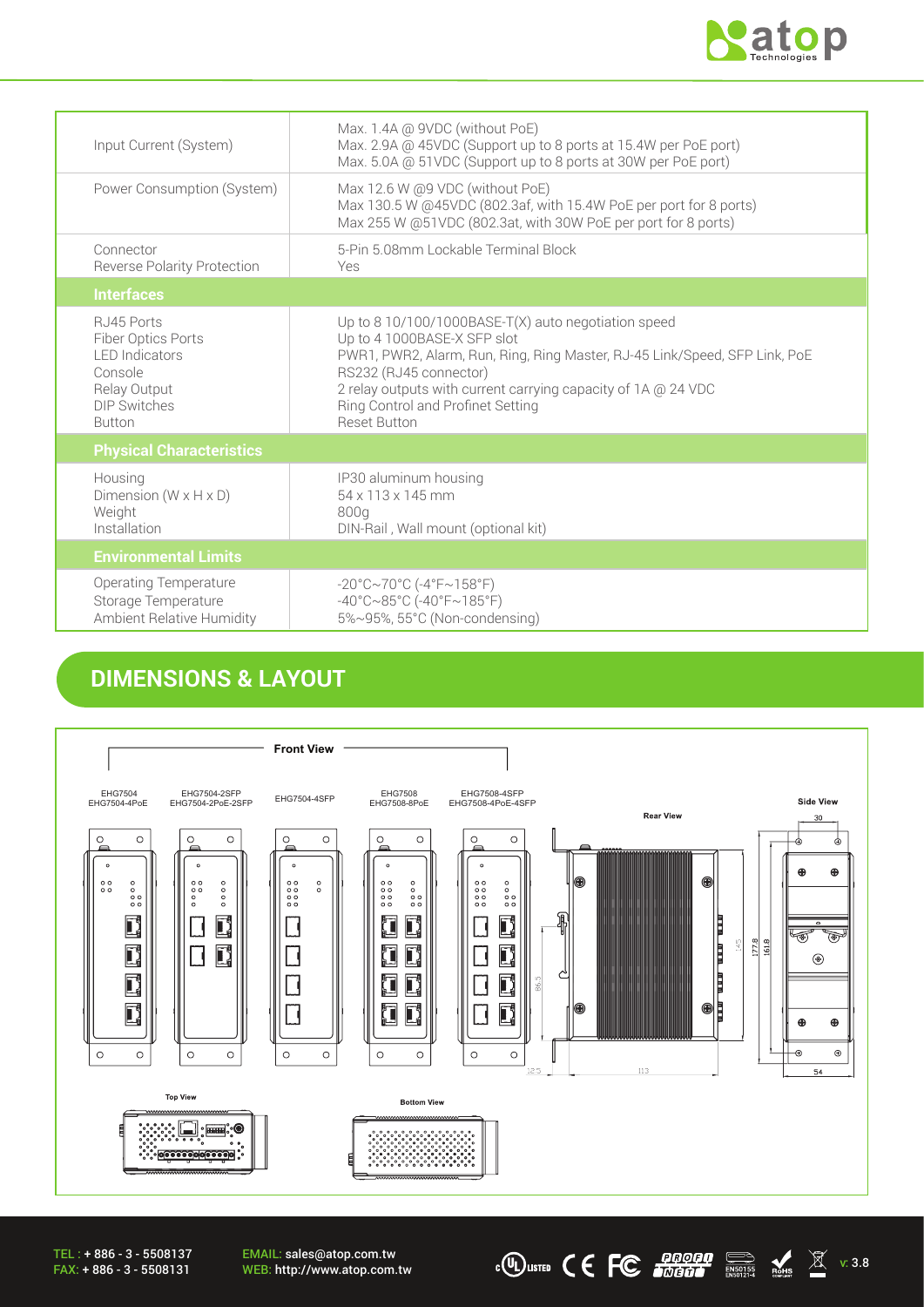

# **REGULATORY APPROVALS**

| <b>Regulatory Approvals</b> |                                                                                                                |                                                      |                                                                  |                |
|-----------------------------|----------------------------------------------------------------------------------------------------------------|------------------------------------------------------|------------------------------------------------------------------|----------------|
| Safety                      | UL 60950-1 2nd Ed. / CSA C22.2 No.60950-1-07 2nd Ed. / EN 60950-1 / CB                                         |                                                      |                                                                  |                |
| <b>EMC</b>                  | FCC Part 15, Subpart B, Class A<br>EN 55032, EN 55024, EN 61000-3-2, EN 61000-3-3, EN 61000-6-2, EN 61000-6-4, |                                                      |                                                                  |                |
| <b>Traffic Control</b>      | NEMA TS-2                                                                                                      |                                                      |                                                                  |                |
| Rail Traffic                | EN50155 / EN50121-4                                                                                            |                                                      |                                                                  |                |
| <b>Test</b>                 | <b>Value</b><br>Item                                                                                           |                                                      | <b>Level</b>                                                     |                |
| IEC 61000-4-2               | <b>ESD</b>                                                                                                     | Contact Discharge<br>Air Discharge                   | ±6KV<br>±8KV                                                     | 3<br>3         |
| IEC 61000-4-3               | <b>RS</b>                                                                                                      | 80-1000MHz<br>1.4-2.0GHz<br>2.0-2.7GHz               | 10(V/m)<br>3(V/m)<br>10(V/m)                                     | 3<br>3<br>3    |
| IEC 61000-4-4               | <b>EFT</b>                                                                                                     | <b>AC Power Port</b><br>DC Power Port<br>Signal Port | ±2.0kV<br>±2.0kV<br>±1.0kV                                       | 3<br>3<br>3    |
| IEC 61000-4-5               | Surge                                                                                                          | DC Power Port<br>DC Power Port<br>Signal Port        | Line-to Line±1.0kV<br>Line-to Earth±2.0kV<br>Line-to Earth±2.0kV | 3<br>3<br>3    |
| IEC 61000-4-6               | CS                                                                                                             | 0.15-80MHz                                           | 10V rms                                                          | 3              |
| IEC 61000-4-8               | PFMF                                                                                                           | Enclosure                                            | 30 V/m                                                           | $\overline{4}$ |
| IEC 61000-4-11              | <b>DIP</b>                                                                                                     | <b>AC Power Port</b>                                 |                                                                  | A              |
| Shock<br>Drop<br>Vibration  | MIL-STD-810G Method 516.5<br>MIL-STD-810F Method 516.5<br>MIL-STD-810F Method 514.5 C-1 & C-2                  |                                                      |                                                                  |                |
| <b>Traffic Control</b>      | NEMA TS-2                                                                                                      |                                                      |                                                                  |                |
| High Altitude               | Certified for 4000m altitude according to IEC 60068-2-13                                                       |                                                      |                                                                  |                |
| RoHS II                     | Yes                                                                                                            |                                                      |                                                                  |                |
| <b>MTBF</b>                 | 20 Years                                                                                                       |                                                      |                                                                  |                |

EMAIL: sales@atop.com.tw<br>WEB: http://www.atop.com.tw